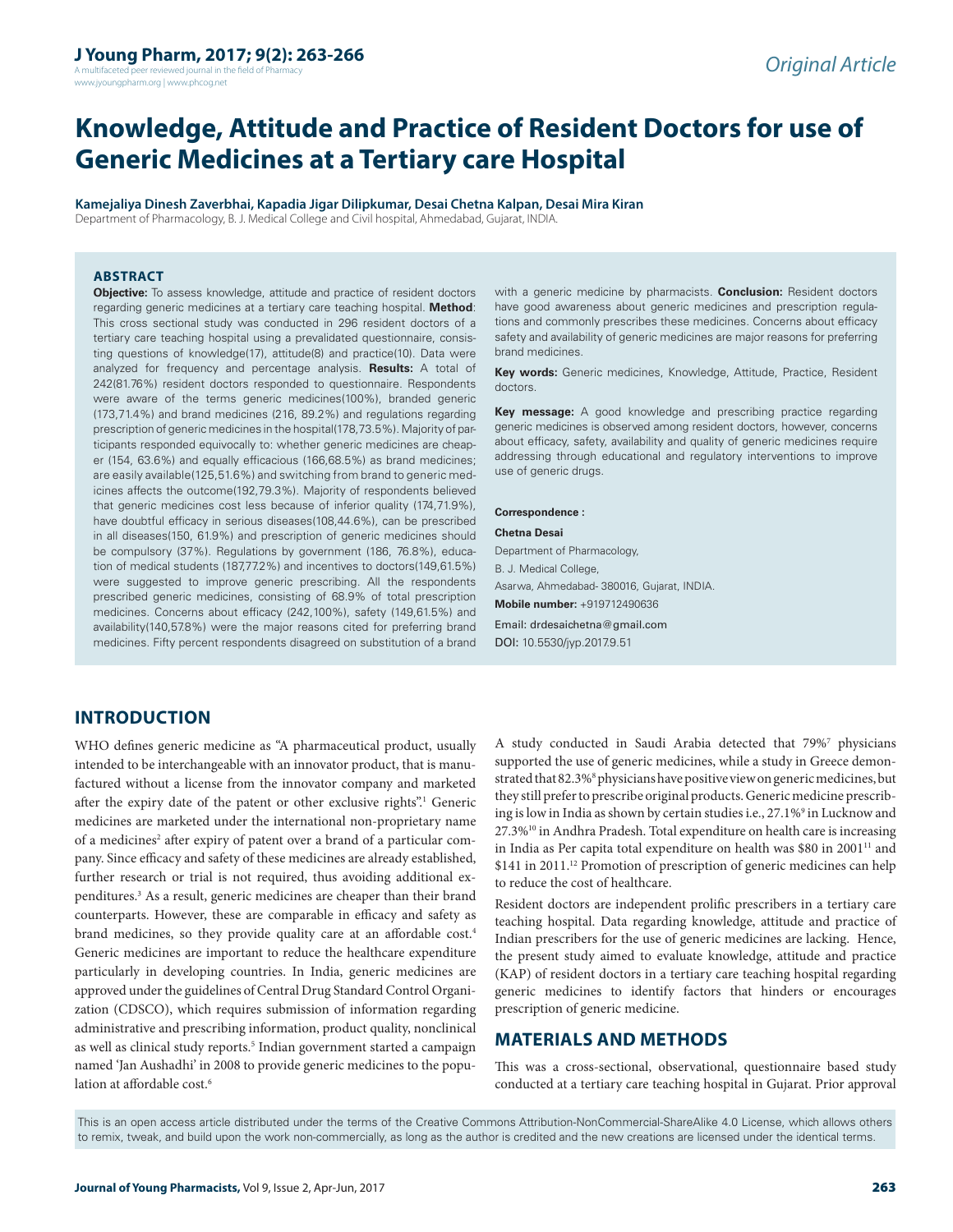from the institutional review board (IRB) was taken to conduct the study (IEC/Certi/153/14). The study was conducted in resident doctors over a period of 3 months i.e, from August to October 2014.

A 35 item questionnaire consisting questions of knowledge (17), attitude (8) and practice (10) was prepared and validated for the study (Appendix I). This questionnaire consisted of eight open ended and 27 close ended questions. Open ended questions had space to write opinion while close ended questions had multiple choices to be marked by the respondents. Sixteen questions had a Likert scale<sup>13</sup> response. Multiple answers were allowed in 5 questions. The questionnaire was pre-tested and validated by five faculty members from clinical departments and a modified questionnaire was prepared accordingly.

The questionnaire was administered to resident doctors of all clinical units after obtaining written informed consent. Resident doctors who did not consent or did not return the questionnaire within stipulated time were excluded from the study. Information collected from the respondents were entered in Microsoft Excel 2007 and analyzed. Responses were analyzed for frequency and percentage analysis.

## **RESULTS**

Of 296 resident doctors of clinical departments, a total of 242 (81.7%) doctors responded to the questionnaire. Mean age and average clinical experience of respondents were 26.5±1.1 years and 2.6 years respectively. **Evaluation of knowledge**: All respondents agreed to knowledge of terms generic medicines, while majority agreed to knowledge of terms brand medicines (216, 89.3%) and branded generics (173, 71.5%). A total of 78 (32.2%) respondents stated that they were aware of comparative studies between generic and brand medicines. A total of 178 respondents (73.5%) mentioned that they were aware of regulations and law enforcement about generic prescriptions in the current setup and were able to provide accurate details in this regard. Thirty eight (25.7%) respondents mentioned that they were not aware of these regulations, while 26 (10.7%) respondents did not answer the question.

**Evaluation of attitude**: Majority of respondents (150, 61.9%) opined that generic medicines can be prescribed in all diseases, with 92 (38%) respondents stated that they should be prescribed in chronic diseases. None of the respondents opined that generic medicines should be prescribed in life threatening conditions or not prescribed at all. Various strategies were suggested by respondents to improve generic medicine prescription. (Figure 1).

**Evaluation of practice**: Respondents mentioned that they treat an average of 175 patients per week writing an average of 129 prescriptions per



**Figure 1:** Strategies suggested by resident doctors at a tertiary care hospital to improve prescription of generic medicines (n=242)

week. All respondents agreed that they prescribe generic medicines, with these medicines consisting of 68.9% of their prescription medicines. All the respondents agreed to having sought information regarding generic medicines from sources like internet (240, 99.2%), books (184, 76%), peers/colleagues (157, 64.9%), medical journals (111, 45.9%), regulatory authorities (101, 41.7%), medical representatives (46, 19%) and pharmacists (2, 0.8%). None of the respondents agreed to having used drug formulary and newsletters. Respondents mentioned that they had never received samples of generic medicines. Respondents opined that they take into consideration cost of medicines (190, 78.5%), economic status of patient (186, 76.9%), seriousness of the disease (159, 65.7%), availability of the medicine (158, 65.3%) and familiarity with properties of medicine (81, 33.5%) while prescribing. A total of 109 (45%) respondents stated that they always consider cost at the time of prescribing while 98 (40.5%) respondents agreed to consider cost most of the time and 35 (14.5%) respondents agreed to consider cost sometimes at the time of prescription. Majority of respondents stated poor availability (202, 83.5%) and substitution by pharmacist (122, 50.4%) as problems faced during prescription of generic medicines. Reasons stated for preference of brand medicines over generic medicines are illustrated in Figure 2.

Responses to a total of 16 questions were assessed on Likert's scale (Table 1).

## **DISCUSSION**

The present study was conducted to evaluate knowledge, attitude and practice of resident doctors regarding generic medicines at a tertiary care teaching hospital. A 35 item questionnaire was administered to 296 resident doctors, of whom 242 responded. Response rate (81.7%) was similar to that reported in 772 physicians (85.8%) of primary care, hospital and private settings in Saudi Arabia by Alghasham AA, while evaluating practice and attitude regarding generic medicine prescription.<sup>7</sup> Most respondents (97%) in the present study were in their mid or late twenties with relatively less clinical experience (2.6 years) since they were still in training phase.

Respondents were aware of the term "generic medicines", however, relatively lesser number knew of terms "brand medicines" (89.3%) and "branded generics" (71.5%). It is important that prescribers understand the difference between these terms, since it may affect selection of drugs while prescribing. Further, only one third of respondents (32.2%) were aware of comparative studies between brand and generic medicines. Lack of such information creates doubts regarding quality and efficacy of generic medicines, which reflected in certain responses. Strengthened efforts are required in this direction to improve the level of awareness.



**Figure 2:** Reasons for preference of brand over generic medicines by resident doctors at a tertiary care hospital (n=242)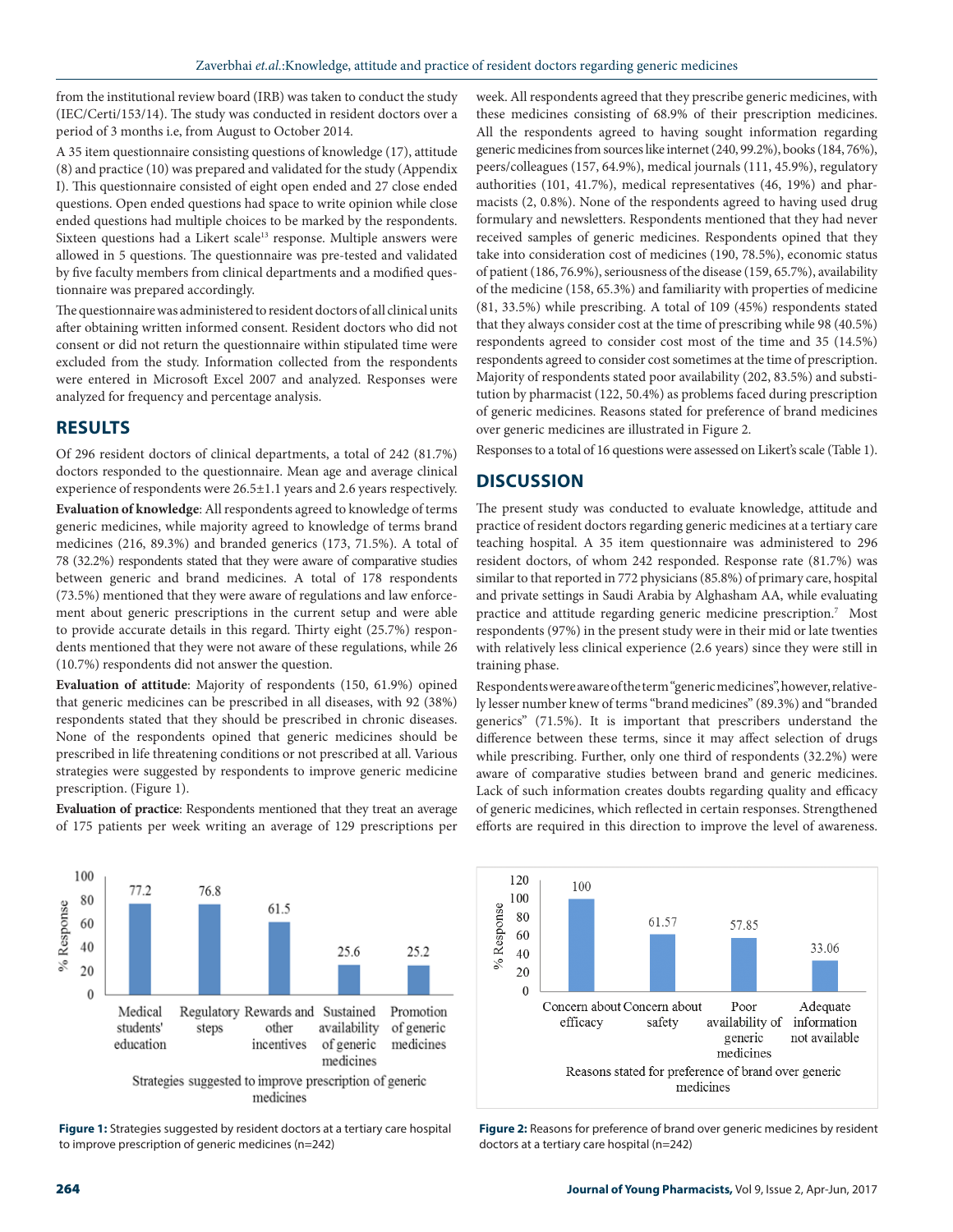#### Zaverbhai *et.al.*:Knowledge, attitude and practice of resident doctors regarding generic medicines

| Sr. No. | <b>Question</b>                                                                                  | <b>Strongly agree</b><br>$n\left(\frac{9}{6}\right)$ | Agree<br>$n\left(\%\right)$ | <b>Neither agree</b><br>nor disagree<br>$n\left(\%\right)$ | <b>Disagree</b><br>$n\left(\%\right)$ | <b>Strongly</b><br>disagree n(%) |
|---------|--------------------------------------------------------------------------------------------------|------------------------------------------------------|-----------------------------|------------------------------------------------------------|---------------------------------------|----------------------------------|
| 1.      | Prescribing of generic medicines should be made compulsory<br>in a tertiary care hospital        | 89 (36.7)                                            | 27(11.2)                    | 82 (33.8)                                                  | 44(18.2)                              | 0(0)                             |
| 2.      | Generic medicines cost less because these are inferior in quality<br>compared to brand medicines | 68(28.1)                                             | 174<br>(71.9)               | 0(0)                                                       | 0(0)                                  | 0(0)                             |
| 3.      | Generic medicines are manufactured in substandard facility<br>compared to brand medicines        | 62(25.6)                                             | 108<br>(44.6)               | 72(29.7)                                                   | 0(0)                                  | 0(0)                             |
| 4.      | Generic medicines have doubtful efficacy in serious diseases                                     | 27(11.2)                                             | 108<br>(44.6)               | 107(44.2)                                                  | 0(0)                                  | 0(0)                             |
| 5.      | Generic medicines are not easily available in private pharmacy<br>stores                         | 39(16.1)                                             | 103<br>(42.5)               | 100(41.3)                                                  | 0(0)                                  | 0(0)                             |
| 6.      | Generic medicines are cheaper as compared to brand medicines                                     | 0(0)                                                 | 30(12.4)                    | 154(63.6)                                                  | 58 (23.9)                             | 0(0)                             |
| 7.      | Use of generic medicines decrease health expenditure                                             | 3(1.2)                                               | 54(22.3)                    | 149(61.5)                                                  | 36(14.9)                              | 0(0)                             |
| 8.      | Generic medicines provide quality care at affordable cost                                        | 30(12.4)                                             | 80(33.1)                    | 94 (38.8)                                                  | 38 (15.7)                             | 0(0)                             |
| 9.      | Generic medicines are as efficacious as their brand counterparts                                 | 0(0)                                                 | 76(31.4)                    | 166(68.6)                                                  | 0(0)                                  | 0(0)                             |
| 10.     | Generic medicines take similar time to act in the body as brand<br>medicines                     | 53(21.9)                                             | 43(17.8)                    | 146(60.3)                                                  | 0(0)                                  | 0(0)                             |
| 11.     | Switching from brand to generic medicines may affect the<br>outcome of therapy                   | 30(12.4)                                             | 20(8.3)                     | 192(79.3)                                                  | 0(0)                                  | 0(0)                             |
| 12.     | Generic medicines produce similar adverse reactions as brand<br>medicines                        | 38 (15.7)                                            | 87 (35.9)                   | 117(48.3)                                                  | 0(0)                                  | 0(0)                             |
| 13.     | Generic medicines are easily available in the hospital they work                                 | 53(21.9)                                             | 20(8.3)                     | 125(51.6)                                                  | 44(18.1)                              | 0(0)                             |
| 14.     | Generic medicines should be promoted like brand medicines                                        | 36(14.8)                                             | 56(23.1)                    | 150(61.9)                                                  | 0(0)                                  | 0(0)                             |
| 15.     | Awareness for generic medicines is lacking among prescribers                                     | 0(0)                                                 | 39<br>(16.11)               | 148(61.1)                                                  | 55(22.7)                              | 0(0)                             |
| 16.     | Pharmacist can be allowed to substitute the brand with a<br>generic form                         | 0(0)                                                 | 55(22.7)                    | 66 (27.3)                                                  | 121(50)                               | 0(0)                             |

#### **Table 1: Opinions of resident doctors regarding generic medicines at a tertiary care hospital (n=242)**

Majority of respondents (73.5%), however, were aware of hospital regulations regarding prescription of generic medicines, implying adequate sensitization.

While majority respondents (62%) agreed to prescription of generic medicines in all diseases, which helps reduce cost of treatment, none agreed to use these in life threatening illnesses. This implied a lack of confidence in efficacy of these drugs in serious conditions. Comparative data of brand and generic medicines can help to gain confidence of prescribers in this regard and requires effort on part of manufacturers.

Majority of respondents suggested medical students' education (77.2%) and regulations regarding generic medicines (76.8%) to improve prescription of generic medicines. Prescribing patterns are often determined by training received in medical school. Role of generic medicines in providing affordable health care can be emphasized during this period. Regulations regarding prescription of generic medicines are being strengthened in the country at present<sup>14</sup> and widespread implementation will increase generic medicine prescription. Some of the other recommended strategies i.e. sustained availability, better infrastructure and promotion of generic medicines can also be effectively implemented in the present setup. Financial rewards for general practitioners, medical students' and patient education and information for prescribers<sup>15,16</sup> were strategies recommended in studies conducted in Australia and Iraq. A systematic review also reported that financial incentives, with educa-

tional interventions and audit/feedback have promising value in improving generic medicine prescribing.17

A good prescribing practice in terms of percentage of generic medicine prescription (70%) was observed in the present study. This can be attributed to regulations regarding prescription of generic medicines in the setup and consideration of cost by majority of respondents (78.5%) while prescribing. In developing countries, cost of therapy has a major role in deciding treatment and generic medicines help reduce the cost of treatment. A higher number of generic medicines prescription (83%) was reported in England too.<sup>18</sup>

All resident doctors sought information regarding generic medicines suggesting a good practice. Internet was the most commonly used source since it is easily accessible and provides a wide range of data. The source can be targeted by manufacturers and regulatory authorities for promotion of generic medicines with advertisements or literature to increase awareness. Useful information can also be disseminated through other frequently used sources i.e. books, peers, medical journals and regulatory authorities. Pharmacists and medical representatives were less frequent source of information for respondents in the current study, which can be attributed to lack of promotion of these drugs. Formularies and newsletters were not used by respondents, however, these sources provide valid, reliable information. In contrast, Alghasham AA reported medical representatives as major source of information followed by pharmacists and medical journals, while only 8% of physicians used internet.<sup>7</sup>